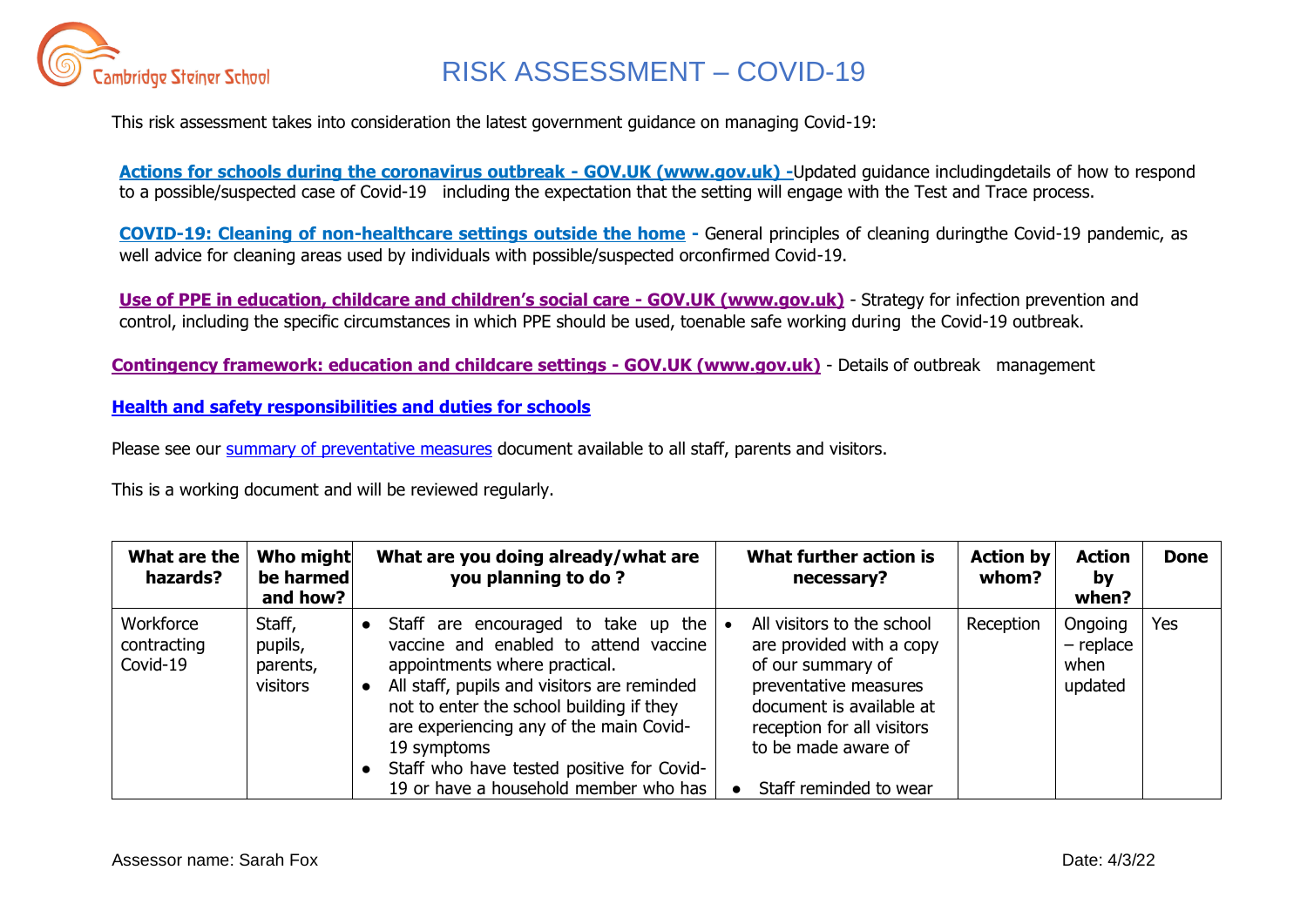

|                                                                                                                                                      |                                 | tested positive should follow the latest<br>government advice<br>Individuals previously identified as CEV are<br>advised to continue to follow the same<br>guidance as the general public on how to<br>stay safe and help prevent the spread of<br>COVID-19.<br>Individuals with a weakened immune<br>$\bullet$<br>system should follow DHSC and UKHSA<br>advice for people whose immune system<br>means they are at higher risk from COVID-<br>19.<br>In the event of an outbreak, the school<br>may also be advised by their local health<br>team or director of public health to<br>undertake testing for staff and students of<br>secondary age and above for a period of<br>time. | face coverings in busy<br>communal areas such as<br>reception and the staff<br>kitchen / avoid<br>overcrowding in these<br>areas | Education<br>Manager                             | Weekly<br>bulletin                    | Yes |
|------------------------------------------------------------------------------------------------------------------------------------------------------|---------------------------------|----------------------------------------------------------------------------------------------------------------------------------------------------------------------------------------------------------------------------------------------------------------------------------------------------------------------------------------------------------------------------------------------------------------------------------------------------------------------------------------------------------------------------------------------------------------------------------------------------------------------------------------------------------------------------------------|----------------------------------------------------------------------------------------------------------------------------------|--------------------------------------------------|---------------------------------------|-----|
| Rosebud and<br>Elderflower -<br>pick up and<br>drop off:<br>higher number<br>of people on<br>site, risk of<br>overcrowding,<br>spread of<br>Covid-19 | Parents,<br>pupils and<br>staff | Parents asked to avoid overcrowding in<br>$\bullet$<br>the cloakrooms (in RB: only x3 parents<br>allowed to enter at one time) and to leave<br>as soon as they have collected their child<br>Parents to wait in the corridors, which are<br>ventilated<br>Keep left system in the corridors<br>$\bullet$<br>Any parents wishing to wear<br>face<br>coverings are supported to do so                                                                                                                                                                                                                                                                                                    | Regular reminders to<br>parents<br>Set up kept under review                                                                      | <b>Class</b><br>teachers<br>Education<br>Manager | Ongoing<br>Initial<br>review:<br>11/3 | Yes |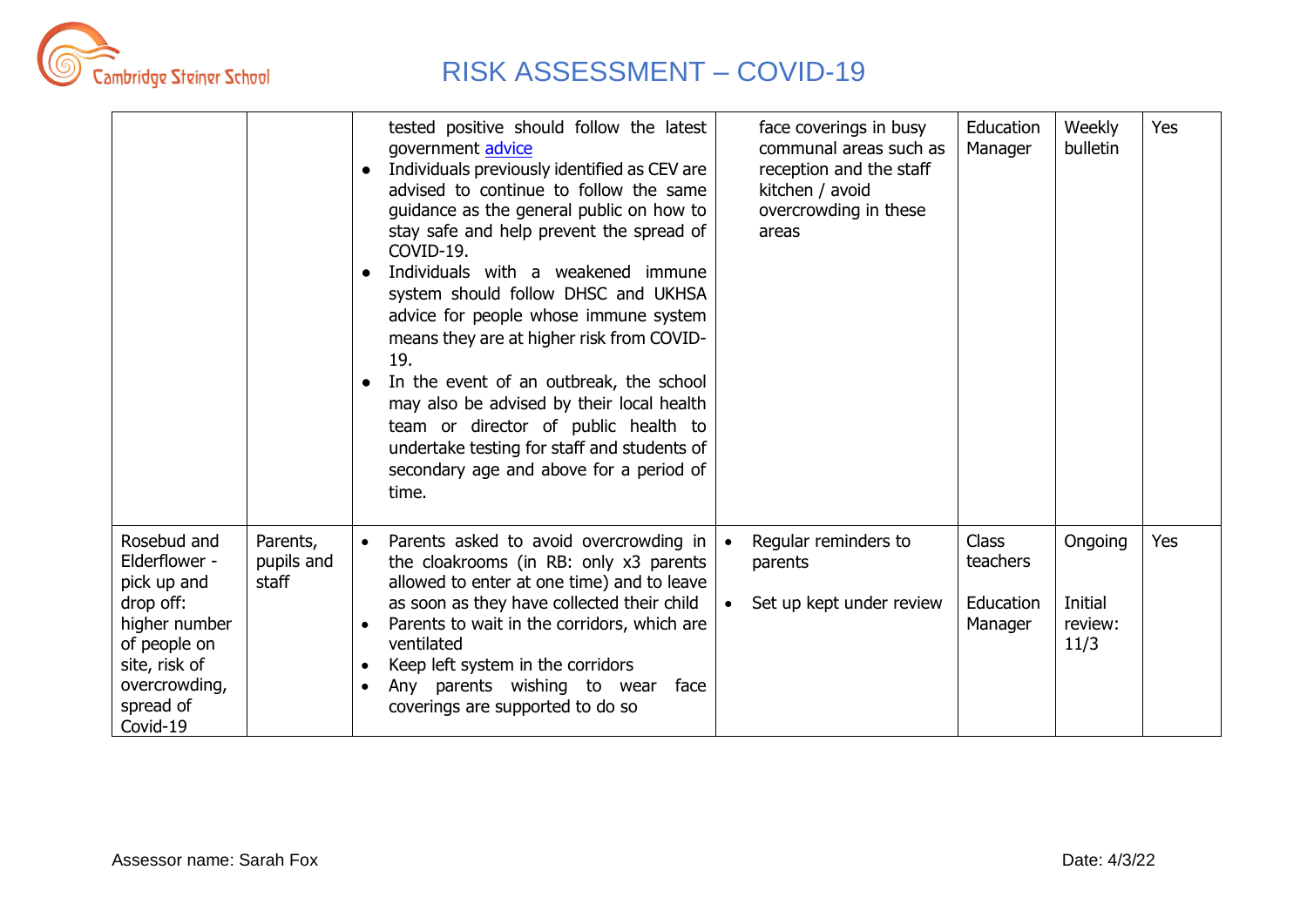

| Children who<br>were<br>previously<br>identified as<br>clinically<br>extremely<br>vulnerable<br>contracting<br>Covid-19 |                                           | The risk to children and young people of<br>severe disease from COVID-19 is very low<br>compared to adults, even for those with<br>chronic conditions. All children and young<br>people over 5, including those who have been<br>identified by their medical team as being at<br>higher risk, are eligible for COVID-19<br>vaccinations. They should attend their<br>education setting unless advised otherwise by<br>a health care professional or medical team.                                                                                                                                                                                                                                                                                              |  |  |
|-------------------------------------------------------------------------------------------------------------------------|-------------------------------------------|----------------------------------------------------------------------------------------------------------------------------------------------------------------------------------------------------------------------------------------------------------------------------------------------------------------------------------------------------------------------------------------------------------------------------------------------------------------------------------------------------------------------------------------------------------------------------------------------------------------------------------------------------------------------------------------------------------------------------------------------------------------|--|--|
| Children and<br>staff travelling<br>from abroad                                                                         | Staff,<br>pupils,<br>parents,<br>visitors | Children and staff members travelling abroad<br>should follow government guidance on return<br>and should refer to the appropriate list of<br>countries for more information                                                                                                                                                                                                                                                                                                                                                                                                                                                                                                                                                                                   |  |  |
| Positive case<br>within the<br>setting                                                                                  | Staff,<br>pupils,<br>parents,<br>visitors | • Ensure that all staff are aware of the<br>symptoms of Covid-19 and are alert to<br>how to respond:<br>A high temperature $-$ this means the child<br>$\circ$<br>feels hot to touch on their chest or back<br>(you do not need to measure their<br>temperature)<br>A new, continuous cough $-$ this means<br>$\circ$<br>coughing a lot for more than an hour, or 3<br>or more coughing episodes in 24 hours (if<br>a child usually has a cough, it may be<br>worse than usual)<br>Loss or change to sense of smell or taste<br>$\circ$<br>- this means the child noticed they cannot<br>smell or taste anything, or things smell or<br>taste different to normal<br>Where an individual is displaying symptoms of<br>COVID-19, they should be sent home until |  |  |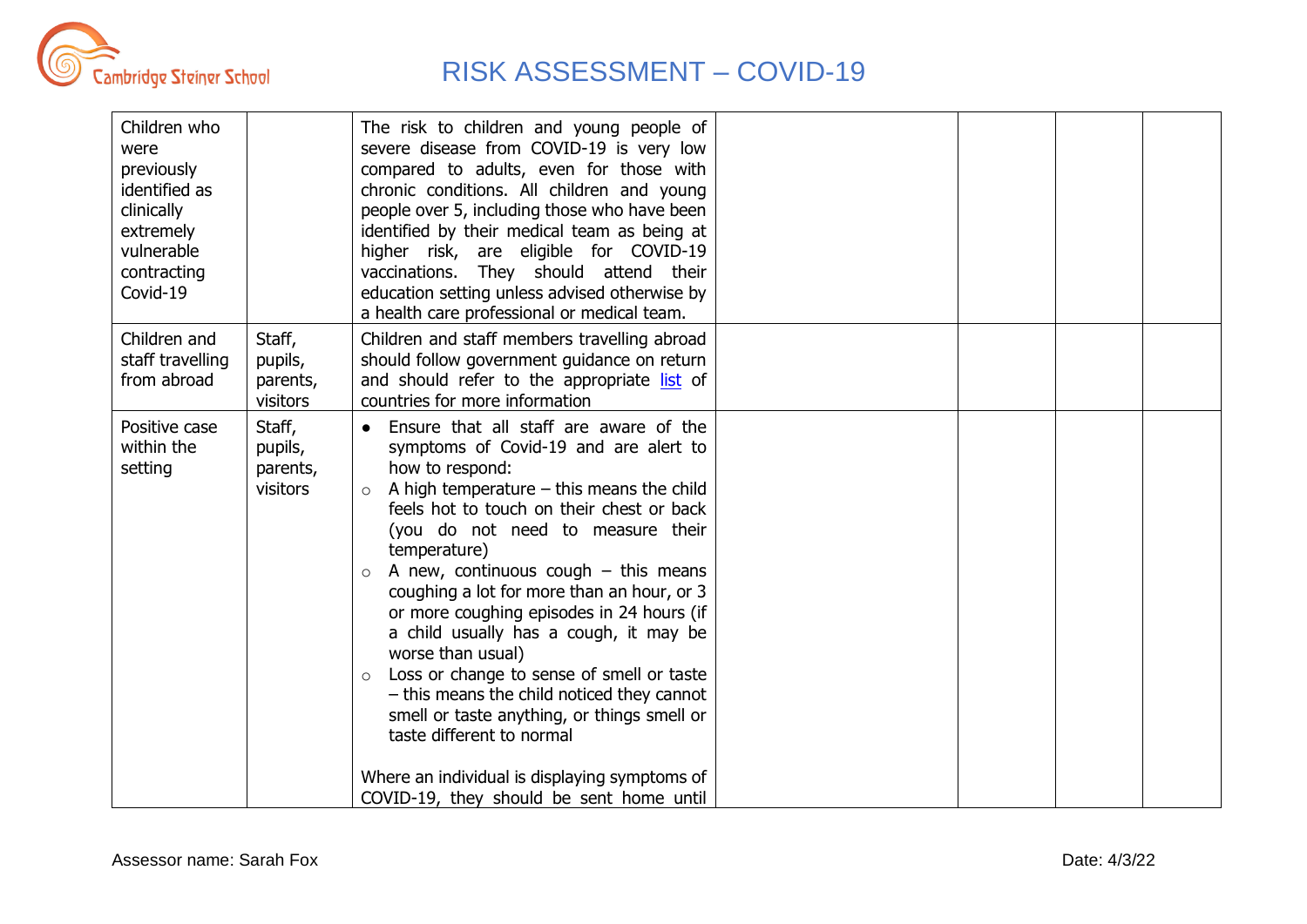

|  | they are well. It is advisable to arrange for a<br>PCR test to be taken.                                                                                                                                                                                                                                                                   |  |  |
|--|--------------------------------------------------------------------------------------------------------------------------------------------------------------------------------------------------------------------------------------------------------------------------------------------------------------------------------------------|--|--|
|  | <b>Awaiting collection</b><br>Whilst awaiting collection, the individual<br>should be moved to a room where they can be<br>isolated behind a closed door. If possible,<br>open a window for ventilation. If it is not<br>possible to isolate the individual, move them<br>to an area which is at least 2 metres away<br>from other people. |  |  |
|  | If they need to go to the bathroom while<br>waiting to be collected, they should use a<br>separate bathroom, if possible. The bathroom<br>should be cleaned and disinfected using<br>standard cleaning products before being used<br>by anyone else.                                                                                       |  |  |
|  | In an emergency, call 999 if they are seriously<br>ill or injured or their life is at risk. Do not visit<br>the GP, pharmacy, urgent care centre or a<br>hospital.                                                                                                                                                                         |  |  |
|  | <b>Cleaning</b><br>Public areas where a symptomatic person has<br>passed through and spent minimal time in,<br>such as corridors, and which are not visibly<br>contaminated with body fluids, can be cleaned<br>thoroughly as normal.                                                                                                      |  |  |
|  | All surfaces that the symptomatic person has<br>come into contact with should be cleaned and                                                                                                                                                                                                                                               |  |  |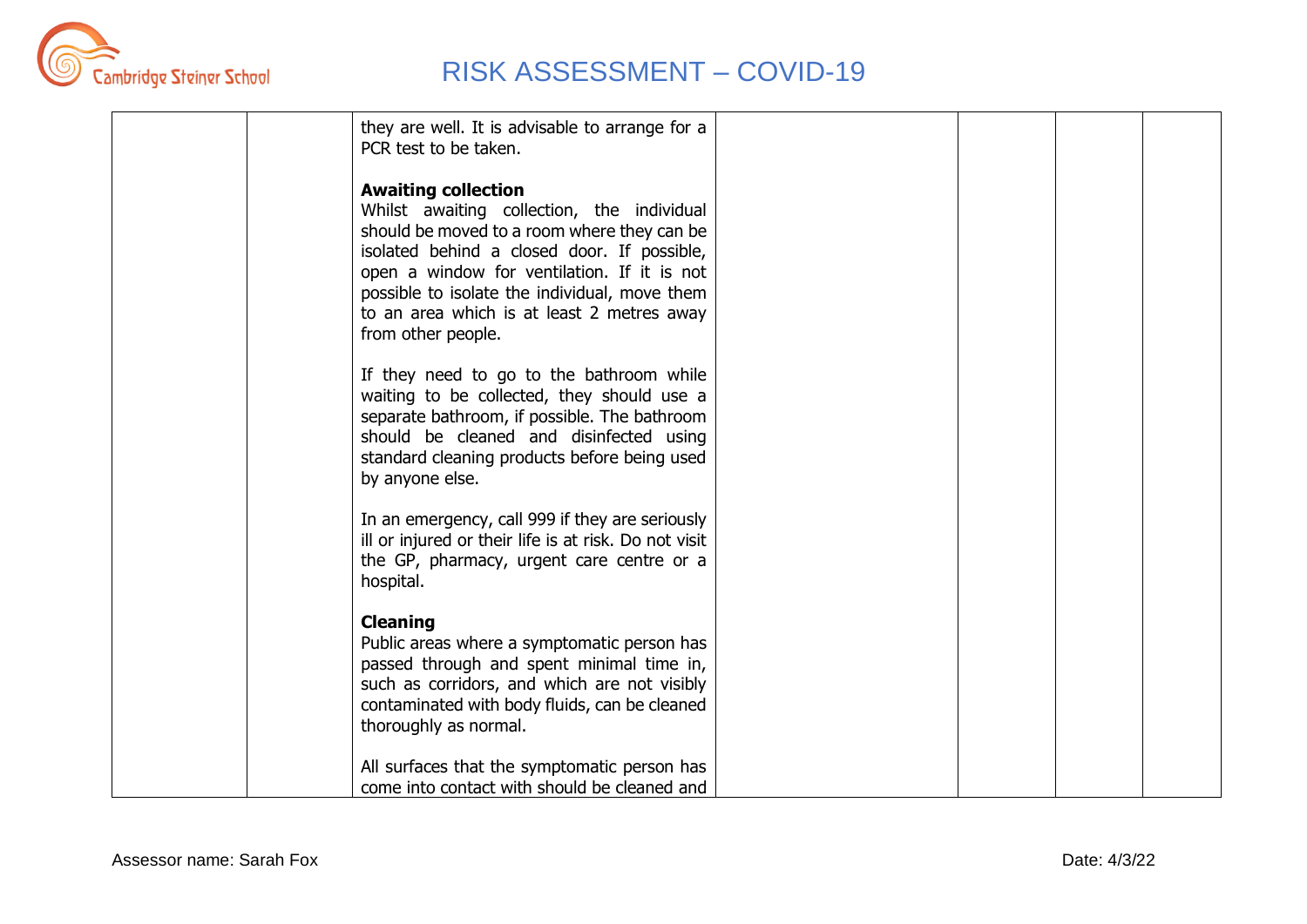

| disinfected,<br>including<br>all<br>potentially<br>contaminated and frequently touched areas<br>such as bathrooms, door handles, telephones,<br>grab rails in corridors and stairwells.                                                                                                                                             |  |  |
|-------------------------------------------------------------------------------------------------------------------------------------------------------------------------------------------------------------------------------------------------------------------------------------------------------------------------------------|--|--|
| Use disposable cloths or paper roll and<br>disposable mop heads to clean all hard<br>surfaces, floors, chairs, door handles and<br>sanitary fittings $-$ think one site, one wipe, in<br>one direction.<br>Use one of the options below:                                                                                            |  |  |
| a combined detergent disinfectant<br>solution at a dilution of 1,000 parts per<br>million available chlorine (ppm av.cl.)<br>or                                                                                                                                                                                                     |  |  |
| a household detergent followed by<br>disinfection (1000 ppm av.cl.). Follow<br>manufacturer's instructions for dilution,<br>application and contact times for all<br>detergents and disinfectants or<br>If an alternative disinfectant is used within<br>the organisation, ensure that it is effective<br>against enveloped viruses |  |  |
| <b>Waste</b><br>waste from individuals<br>with<br>Personal<br>symptoms of COVID-19 and waste from<br>cleaning of areas where they have been<br>(including PPE, disposable cloths and used<br>tissues) should be handled and stored in the<br>following way:                                                                         |  |  |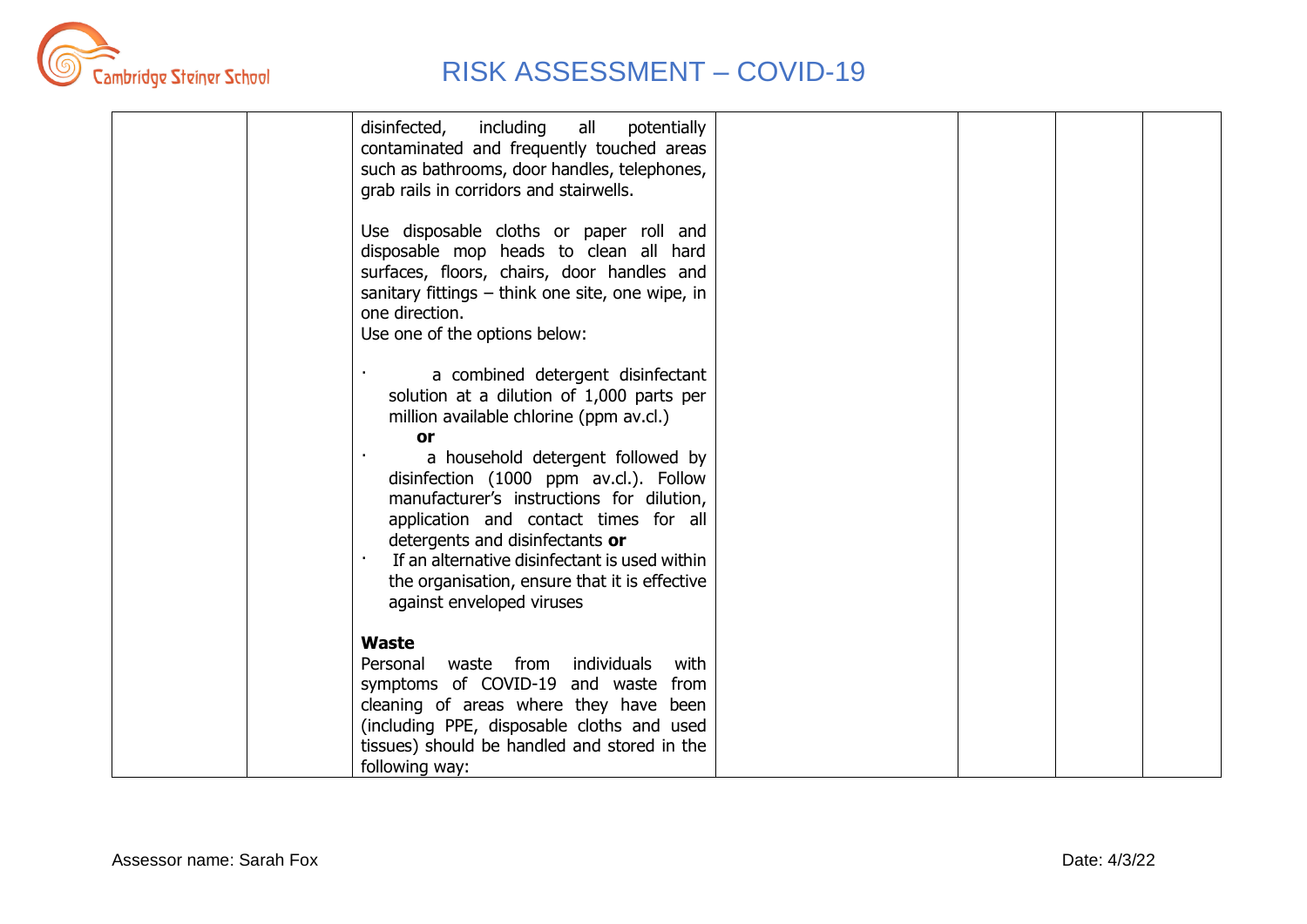

| Put waste in a plastic rubbish bag and tie<br>when full.<br>Place the plastic bag in a second bin bag<br>and tie.                                                                                                                                                                                                                                                                                                                                                                                                                                   |  |  |
|-----------------------------------------------------------------------------------------------------------------------------------------------------------------------------------------------------------------------------------------------------------------------------------------------------------------------------------------------------------------------------------------------------------------------------------------------------------------------------------------------------------------------------------------------------|--|--|
| <b>Attendance</b><br>Staff, children and young people with COVID-<br>19 should not attend their education setting<br>while they are infectious. They should take an<br>LFD test from 5 days after their symptoms<br>started (or the day their test was taken if they<br>did not have symptoms) followed by another<br>one the next day. If both these tests results<br>are negative, they should return to their<br>educational setting if they normally attend<br>one, as long as they feel well enough to do so<br>and do not have a temperature. |  |  |
| Where possible the school will inform<br>staff/parents of close contacts where there<br>has been a positive case of Covid-19 within a<br>class group (see letter template).                                                                                                                                                                                                                                                                                                                                                                         |  |  |
| <b>Reporting</b><br>Schools no longer need to report Covid cases.<br>We can request LA support by completing the<br>Support request form if the number of cases<br>among children or staff who have mixed<br>closely:<br>Increases rapidly, or the school is<br>concerned                                                                                                                                                                                                                                                                           |  |  |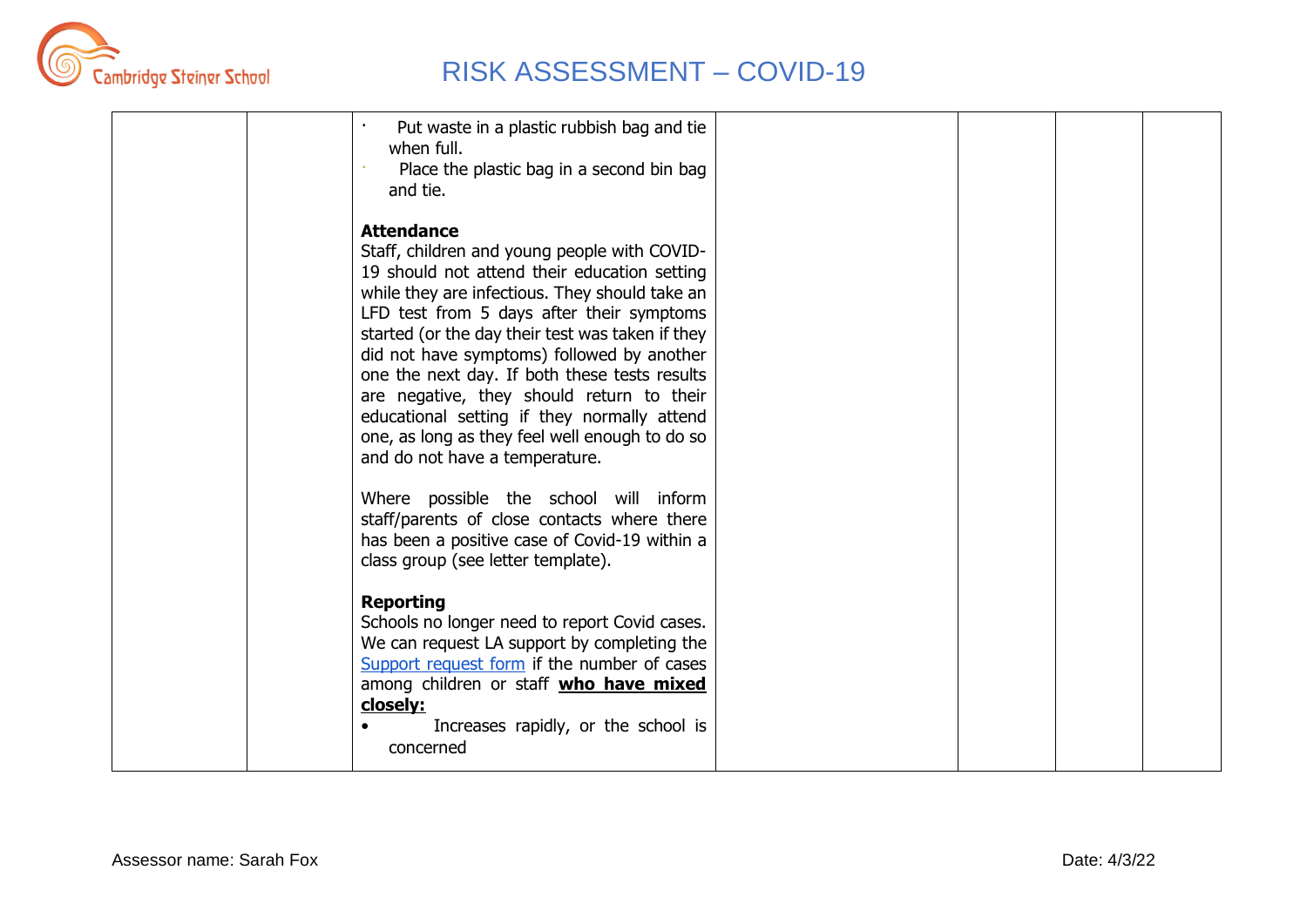

|                                                          |                                           | Single hospitalisation or death due to<br>$\bullet$<br>Covid-19 (please inform the LA as it<br>could be a VOC)<br>2 or more linked cases in a special school<br>$\bullet$<br>If you further support is required please email:<br>EmergencySchool.Closure@cambridges<br>hire.gov.uk<br>If advised by Public Health the setting should<br>implement their Outbreak Management Plan                                                                                                                                                                                                                                                                                               |           |                                                                                              |                                   |                    |            |
|----------------------------------------------------------|-------------------------------------------|--------------------------------------------------------------------------------------------------------------------------------------------------------------------------------------------------------------------------------------------------------------------------------------------------------------------------------------------------------------------------------------------------------------------------------------------------------------------------------------------------------------------------------------------------------------------------------------------------------------------------------------------------------------------------------|-----------|----------------------------------------------------------------------------------------------|-----------------------------------|--------------------|------------|
| Spread of<br>Covid 19 within<br>the setting -<br>hygiene | Staff,<br>pupils,<br>parents,<br>visitors | The setting has a suitable supply of soap<br>$\bullet$<br>and access to warm water for washing<br>hands.<br>Appropriate controls are in place to ensure<br>$\bullet$<br>the suitable sanitisation of children's hands<br>on arrival at the setting, following outdoor<br>play, before meals and following the use<br>of toilets.<br>Monitor the use of hand sanitiser with<br>young children to ensure it is not ingested<br>Staff will encourage children to learn and<br>practise good hygiene habits through<br>games, songs and repetition.<br>Staff will model the use of "catch it, bin it,<br>kill it" to the children. Information about<br>the Coronavirus (e-bug.eu) | $\bullet$ | Reminder to all staff<br>Regularly check hand<br>sanitizer, wipes, tissues<br>and soap stock | Education<br>Manager<br>Reception | Ongoing<br>Ongoing | Yes<br>Yes |
| Spread of<br>Covid-19 within<br>the setting $-$          | Staff,<br>pupils,<br>parents,             | Keep windows open as much as possible<br>$\bullet$<br>to ensure good ventilation throughout the<br>setting. Thought should also be given to                                                                                                                                                                                                                                                                                                                                                                                                                                                                                                                                    |           | Reminder to all staff<br>about keeping occupied<br>rooms ventilated                          | Education<br>Manager              | Ongoing            | Yes        |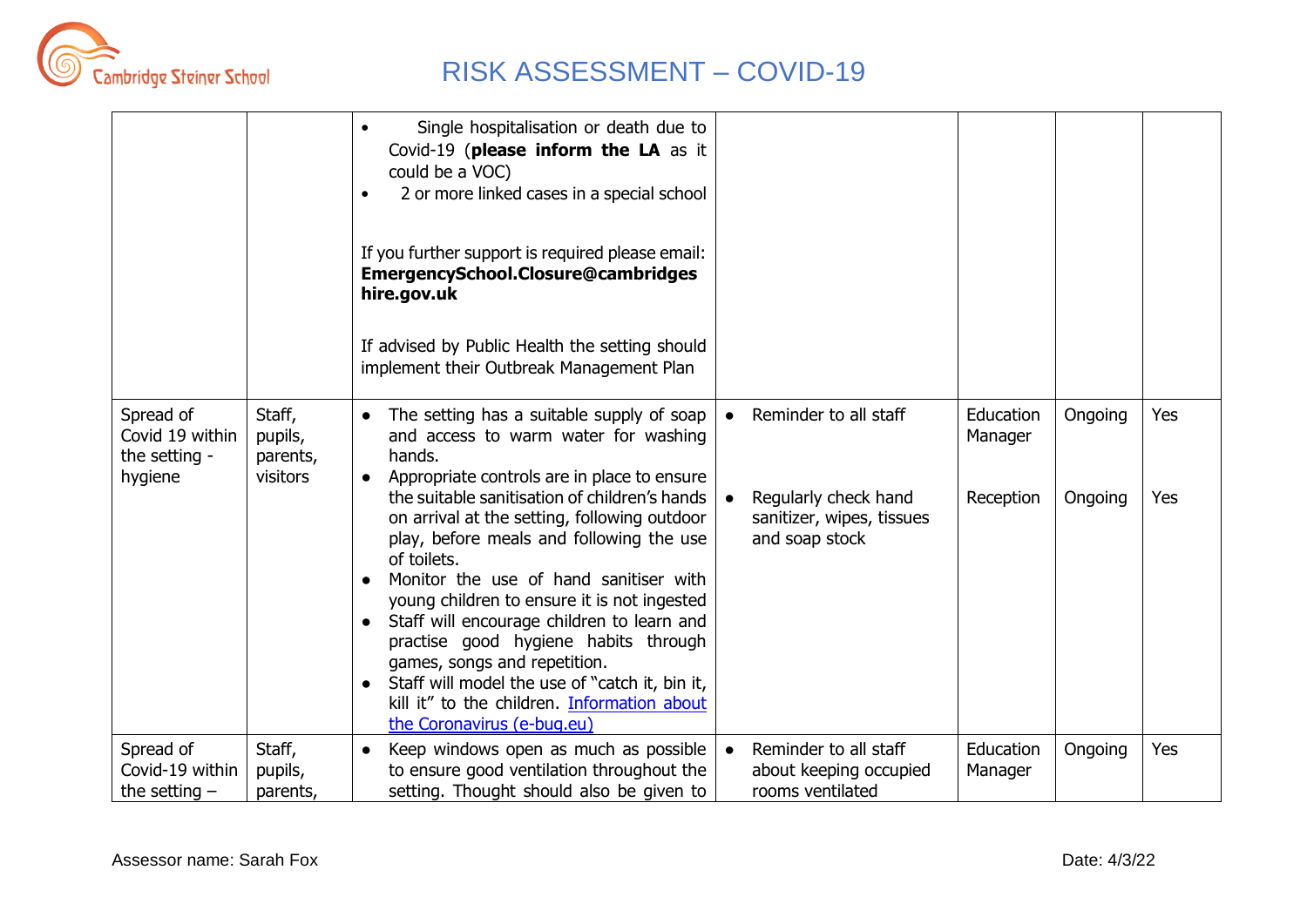

| ventilation                                                             | visitors                                                                                          | thermal comfort e.g. use of higher level<br>windows or opening windows when the<br>room is not in use<br>Identify any poorly ventilated areas and<br>take steps to ventilate these as well as<br>possible<br>Consider referring to Health and Safety<br>Executive guidance on ventilation and air<br>conditioning during<br>the coronavirus<br>(COVID-19) pandemic                                           |                                                               |            |         |     |
|-------------------------------------------------------------------------|---------------------------------------------------------------------------------------------------|--------------------------------------------------------------------------------------------------------------------------------------------------------------------------------------------------------------------------------------------------------------------------------------------------------------------------------------------------------------------------------------------------------------|---------------------------------------------------------------|------------|---------|-----|
| Spread of<br>Covid-19 within<br>the setting $-$<br>enhanced<br>cleaning | Staff,<br>pupils,<br>parents,<br>visitors                                                         | Follow the guidance for cleaning in non-<br>$\bullet$<br>healthcare settings COVID-19: cleaning of<br>non-healthcare settings outside the home<br>- GOV.UK (www.gov.uk)<br>Regular cleaning procedures should be in<br>$\bullet$<br>place across the site, particularly in<br>communal areas and at touch points.<br>Where possible ensure surfaces are kept<br>clear to enable cleaning                     | Wipes are available for<br>staff to use in communal<br>areas. | Reception  | Ongoing | Yes |
| Pupil unable to<br>attend school                                        | Vulnerable<br>pupils<br>required to<br>self-isolate<br>- missed<br>learning,<br>external<br>risks | Where pupils who are self-isolating are<br>within the DfE's definition of vulnerable,<br>systems will be put in place to keep in<br>contact with them, particularly if they<br>have a social worker. Some children may<br>be vulnerable who are not officially in<br>statutory systems and schools should<br>seek to support any children who they<br>believe may have challenging<br>circumstances at home. | Vulnerable<br>list<br>pupils<br>maintained by SG team         | <b>DSL</b> | Ongoing | Yes |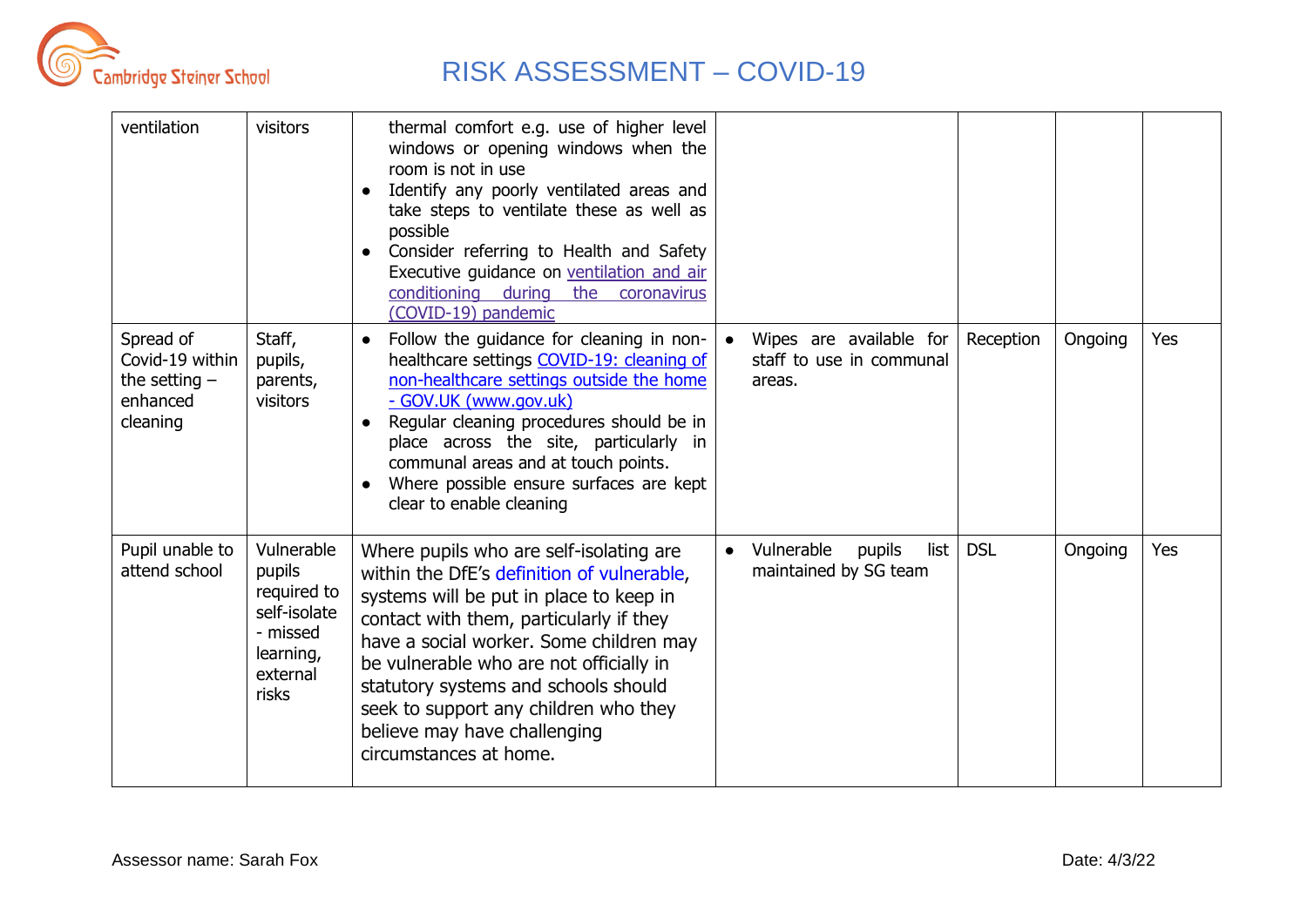

|                                                                                         |                  | When a vulnerable pupil is self-isolating,<br>we will:<br>notify their social worker (if they have<br>one) and, for looked-after children,<br>the local authority virtual school head<br>agree with the social worker the best<br>way to maintain contact and offer<br>support<br>We have procedures in place to:<br>check if a vulnerable pupil is able to<br>access remote education support<br>support them to access it (as far as<br>possible)<br>regularly check if they are accessing<br>remote education<br>keep in contact with them to check<br>their wellbeing and refer onto other<br>services if additional support is<br>needed. |  |  |
|-----------------------------------------------------------------------------------------|------------------|------------------------------------------------------------------------------------------------------------------------------------------------------------------------------------------------------------------------------------------------------------------------------------------------------------------------------------------------------------------------------------------------------------------------------------------------------------------------------------------------------------------------------------------------------------------------------------------------------------------------------------------------|--|--|
| Workforce/<br>pupils<br>contracting<br>Covid-19 whilst<br>on an<br>educational<br>visit | Staff,<br>pupils | Educational visits should be subject to<br>risk assessments as normal and reflect<br>any public health advice or in-country<br>advice of the international destination.<br>General guidance on educational visits is<br>available and is supported by specialist                                                                                                                                                                                                                                                                                                                                                                               |  |  |